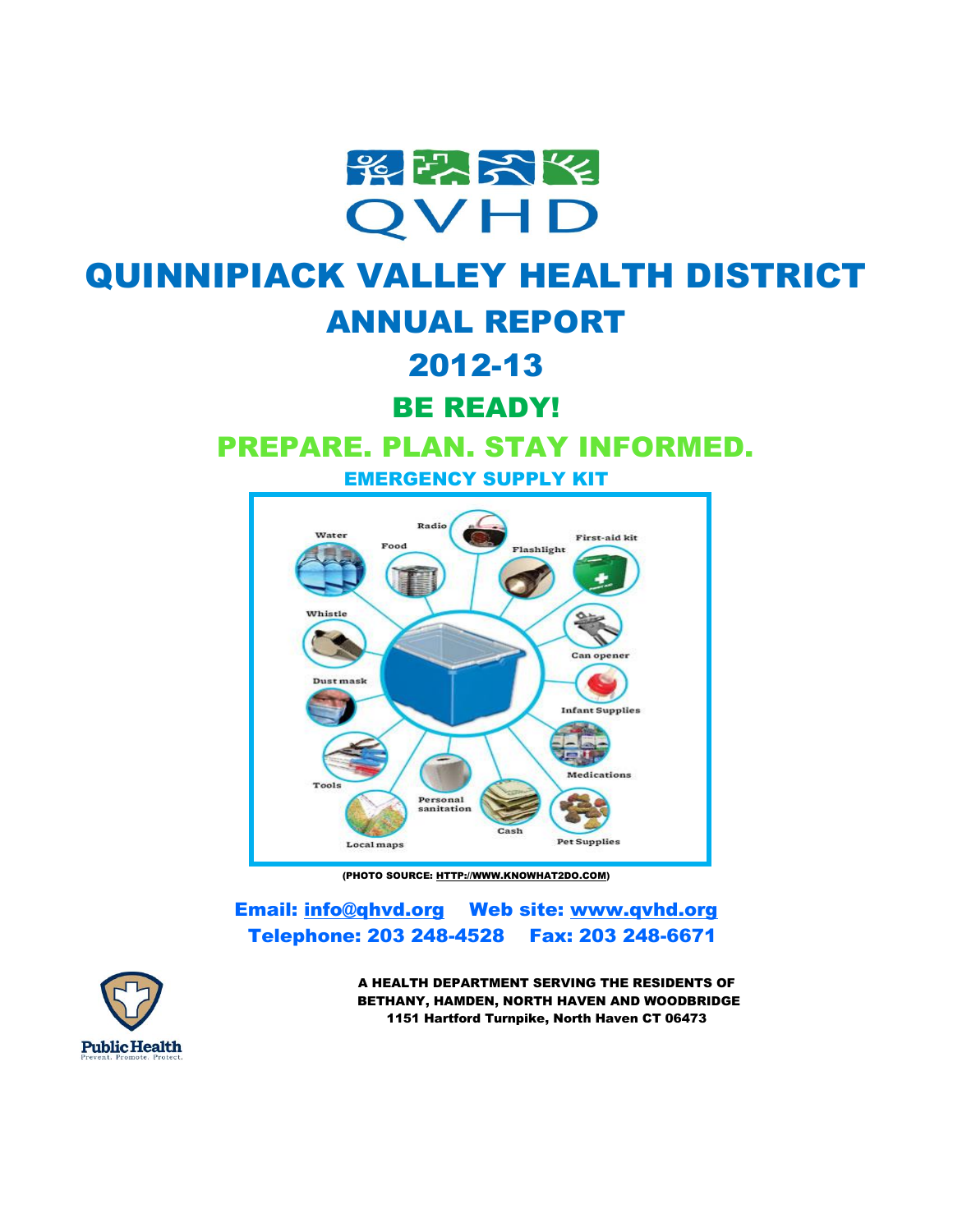

**TABLE OF CONTENTS**

| <b>ABOUT QVHD</b><br><b>REVENUE</b>                       |                |
|-----------------------------------------------------------|----------------|
| OFFICERS OF THE BOARD                                     | ii             |
| <b>MEMBERS OF THE STAFF</b>                               | Ϊij            |
| ENVIRONMENTAL HEALTH SERVICES                             |                |
| TABLE I: QVHD Environmental Health Activities 2012-13     | $\mathbf 1$    |
| TABLE II: QVHD Permits, Licenses and Certificates 2012-13 | $\overline{2}$ |
| <b>HEALTH EDUCATION/HEALTH PROMOTION</b>                  |                |
| Community Health Education and Promotion Programs         | 3              |
| TABLE III: Reportable Disease Summary, 2012-13            | 4              |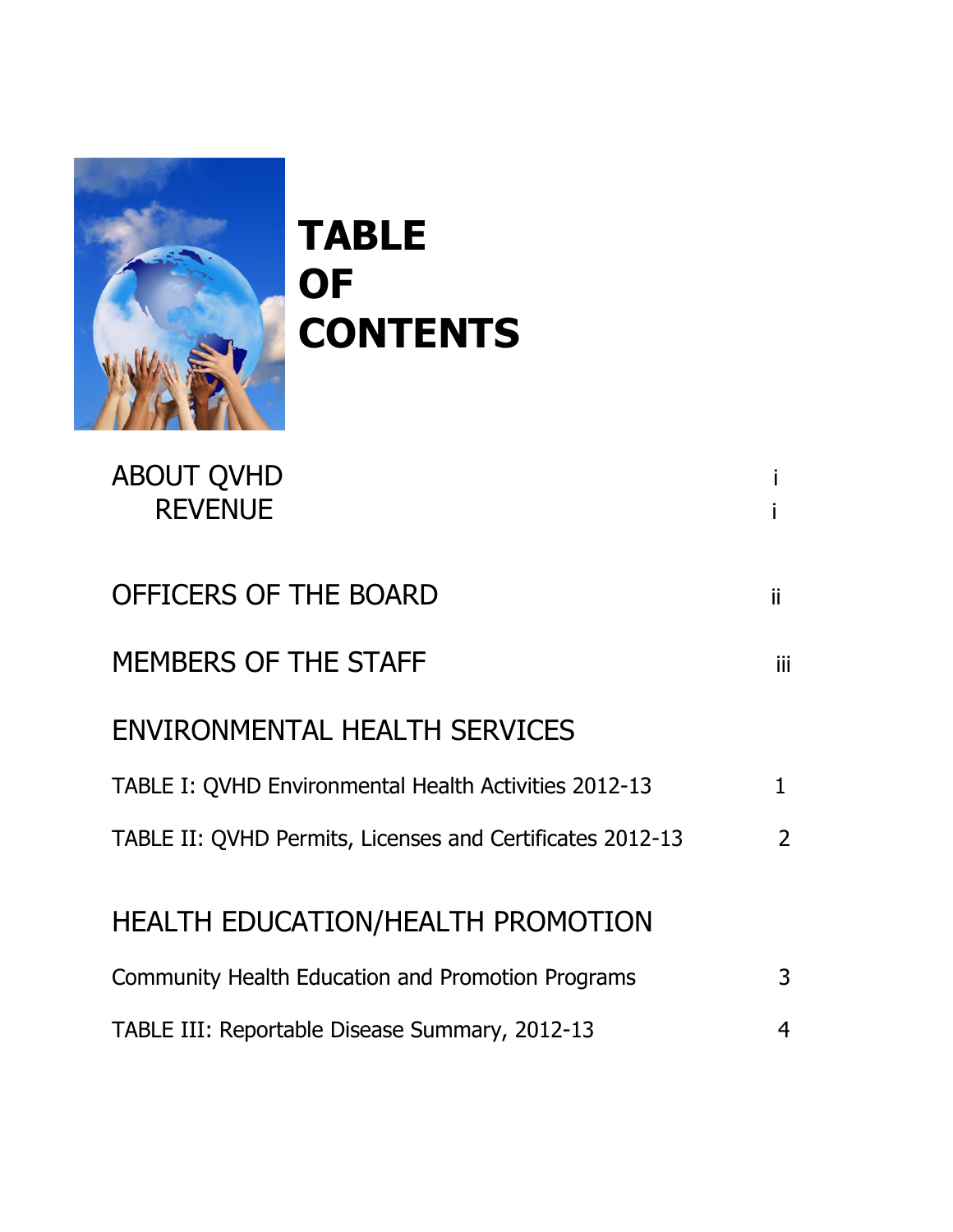

## **BOARD OF DIRECTORS 2012-2013**

**The Board of Directors, the managing body of QVHD, is composed of Town representatives appointed for a three year term. Each member-town has one representative for each ten thousand population or part thereof, up to a maximum of 5 representatives per town.** 

### **OFFICERS:**

**President …………………..…………………………………..Audrey McClure<sup>1</sup>**

**Vice President………………………………………………….Peter Marone** 

**Secretary/Treasurer………………………………………….Leslie A. Balch**

### **DIRECTORS**

| <b>Carol Goldberg</b>     | <b>Bethany</b>           |
|---------------------------|--------------------------|
| <b>Donald Cofrancesco</b> | <b>Hamden</b>            |
| Joy Donaldson             | <b>Hamden</b>            |
| <b>Peter Marone</b>       | <b>Hamden</b>            |
| <b>Myra Rochow</b>        | <b>Hamden</b>            |
| <b>Roy Skeirik</b>        | <b>Hamden</b>            |
| <b>William Kohlhepp</b>   | <b>North Haven</b>       |
| <b>Audrey McClure</b>     | North Haven <sup>1</sup> |
| <b>Bessie Scott-Moore</b> | <b>North Haven</b>       |
| <b>Louis DeNegre</b>      | Woodbridge               |

### **ALTERNATES**

| <b>Andre Sofair</b> | <b>Bethany</b>           |
|---------------------|--------------------------|
| <b>Ann Levison</b>  | <b>Hamden</b>            |
| <b>Tom Gersdorg</b> | North Haven <sup>2</sup> |
| <b>Roy Ivins</b>    | Woodbridge <sup>3</sup>  |

**<sup>1</sup>Resigned January 2013 <sup>2</sup>Resigned July 2012 <sup>3</sup>Appointed January 2013** **Bethany North Haven<sup>2</sup>**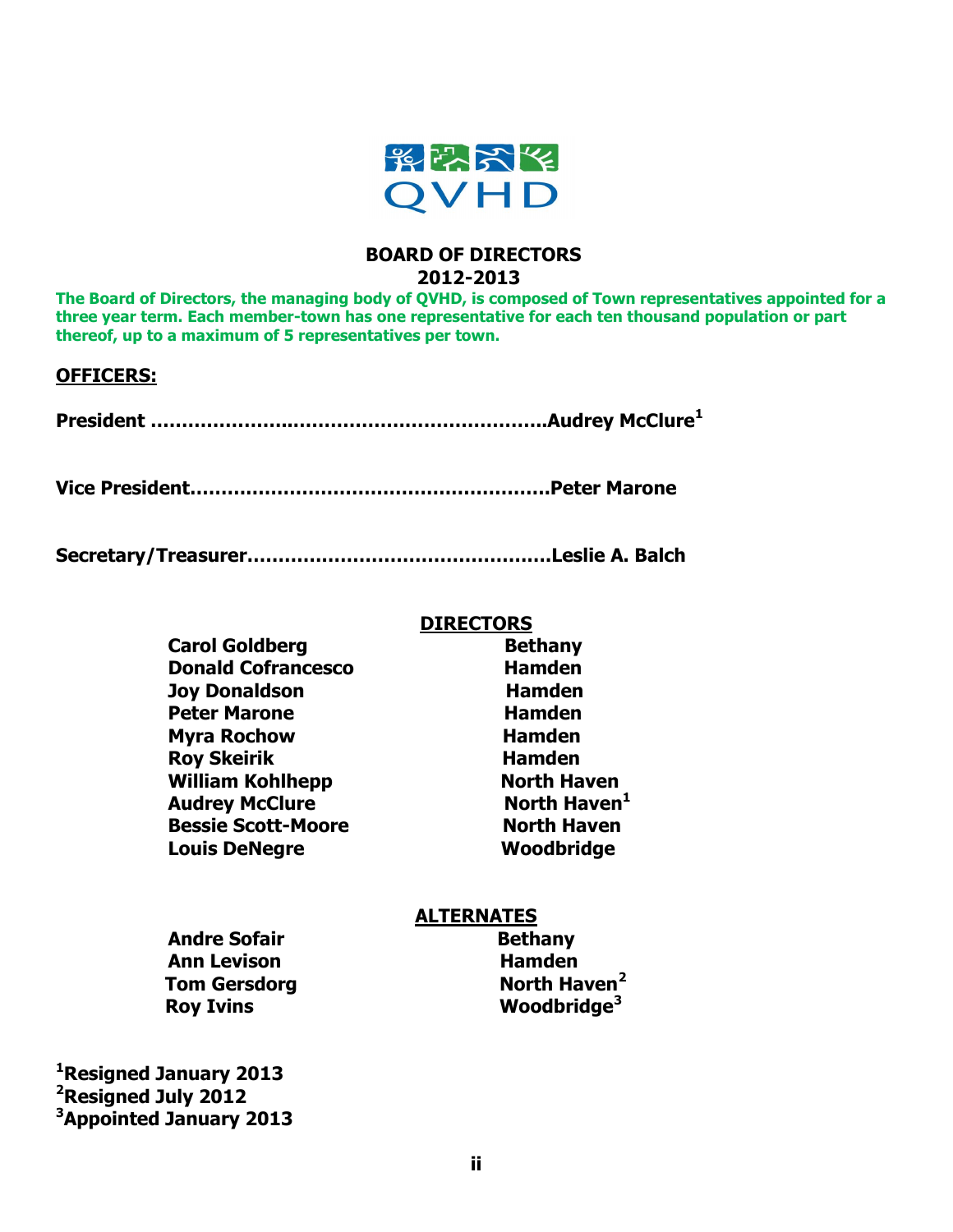## **MEMBERS OF THE STAFF 2012-2013**

| Director of HealthLeslie A. Balch, MPH, MS-HEd, BSN         |                                    |
|-------------------------------------------------------------|------------------------------------|
| <b>Deputy Director</b>                                      |                                    |
| Chief Environmental Services Lynn Fox, RS                   |                                    |
|                                                             |                                    |
|                                                             | John Laudano, RS                   |
|                                                             | <b>Kristen Amodio, BS</b>          |
|                                                             | <b>Ryan Currier, BS</b>            |
|                                                             |                                    |
|                                                             |                                    |
|                                                             |                                    |
| Mom's Clinic Social WorkerSara Hernandez, LCSW <sup>2</sup> | Silvia Sandoval, LCSW <sup>3</sup> |
|                                                             |                                    |
|                                                             |                                    |

**<sup>1</sup>Hired September 2012 <sup>2</sup>Resigned August 2012 <sup>3</sup>Hired October 2012**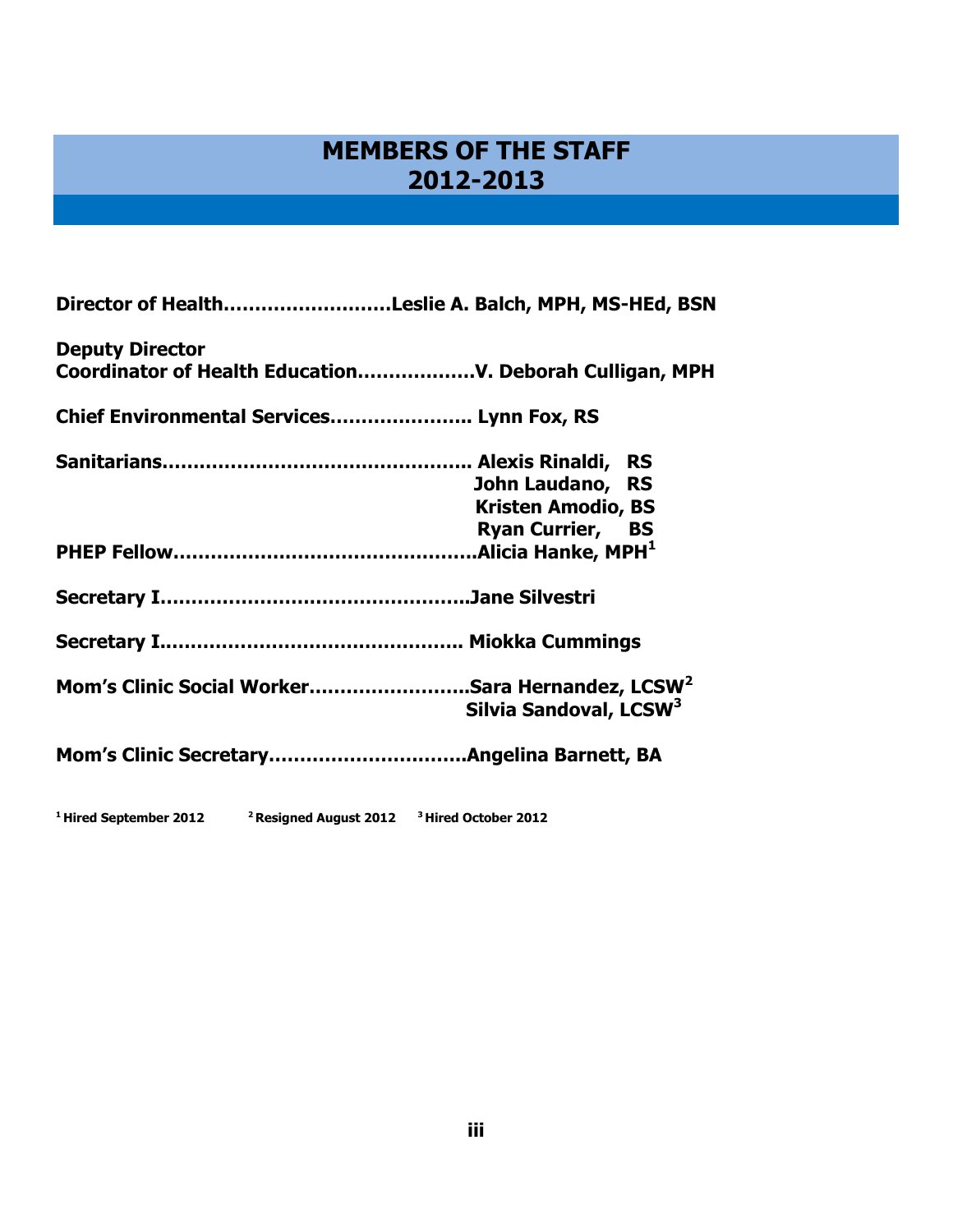# **ENVIRONMENTAL HEALTH SERVICES**

**The Environmental Health Section of this Health District is comprised of a Chief of Environmental Health Services and four sanitarians. Table I provides data on the field work activity by specific type for FY 2012-13. Table II shows the permits, licenses and certificates issued during FY 2012-13.** 

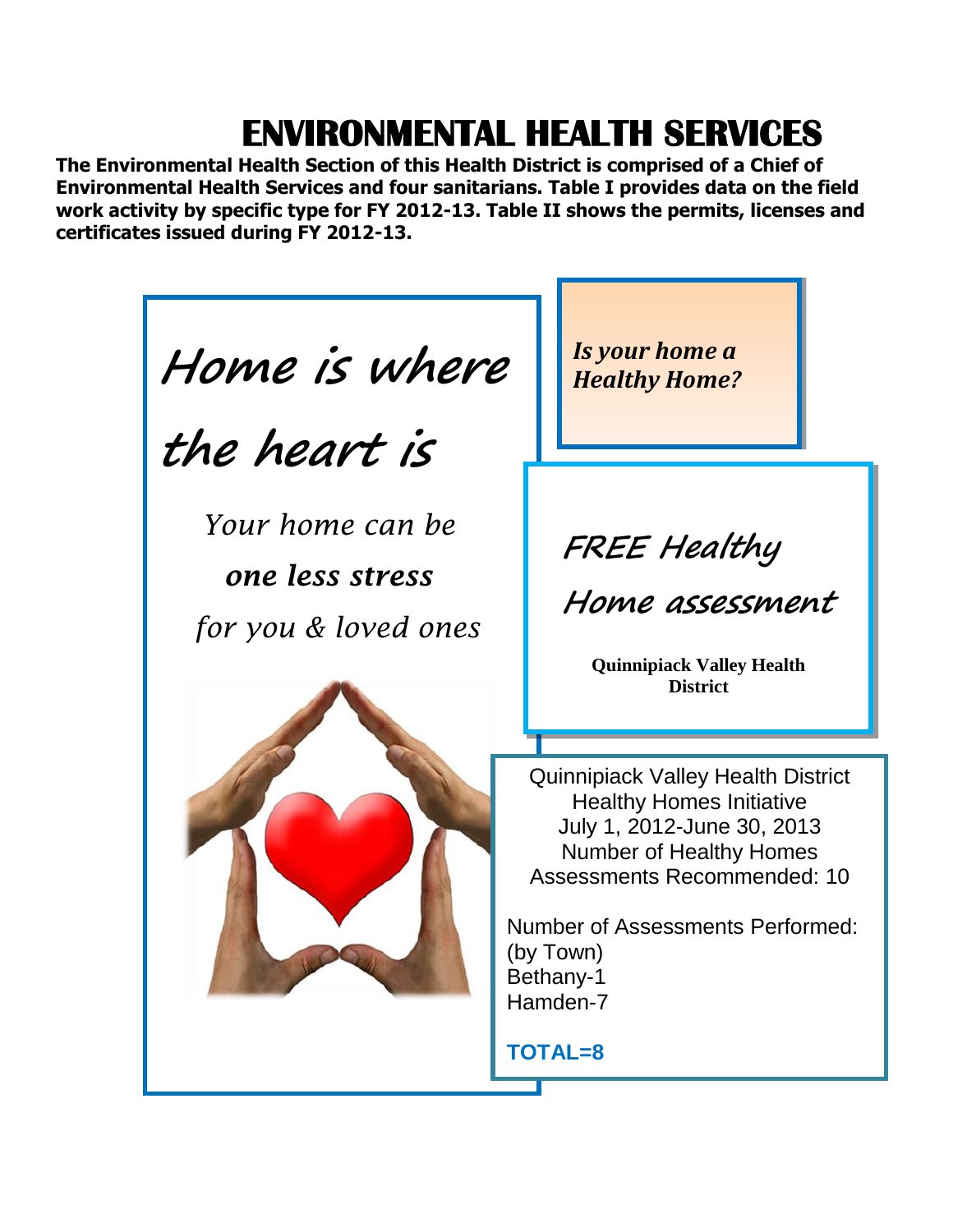|                                                                                                                            | <b>BETHANY</b> | <b>HAMDEN</b> | <b>NORTH</b><br><b>HAVEN</b> | <b>WOODBRIDGE</b> | <b>TOTAL</b> |
|----------------------------------------------------------------------------------------------------------------------------|----------------|---------------|------------------------------|-------------------|--------------|
| <b>SEWAGE</b><br><b>DISPOSAL</b>                                                                                           | 127            | 51            | 56                           | 103               | 337          |
| <b>WATER SUPPLY</b>                                                                                                        | 28             | 2             | $\overline{0}$               | $\mathbf{0}$      | 30           |
| <b>FOOD SERVICE</b>                                                                                                        | 19             | 361           | 221                          | 47                | 648          |
| <b>INSPECTIONS</b><br>(day cares, schools,<br>motels, public pools,<br>additions, student<br>housing and Healthy<br>Homes) | 5              | 127           | 36                           | 21                | 189          |
| <b>COMPLAINT</b><br><b>INVESTIGATIONS</b>                                                                                  | 20             | 348           | 54                           | 16                | 438          |
| <b>COSMETOLOGY</b>                                                                                                         | 5              | 105           | 64                           | 11                | 185          |
| <b>LEAD</b>                                                                                                                |                | 14            | 7                            | 5                 | 27           |
| <b>PLANNING AND</b><br><b>ZONING</b><br><b>REPORTS</b>                                                                     | 10             | 12            | 7                            | $\mathbf{1}$      | 30           |
| <b>LEGAL ORDERS</b>                                                                                                        | 2              | 81            | 6                            | 6                 | 95           |
| <b>ARREST</b><br><b>WARRANTS</b>                                                                                           | 0              | 0             | $\overline{0}$               | $\Omega$          | $\bf{0}$     |
| <b>TOTAL ALL</b><br><b>ACTIVITIES</b>                                                                                      | 217            | 1,101         | 451                          | 210               | 1,979        |

## **TABLE I: ENVIRONMENTAL HEALTH ACTIVITIES 07/01/12-06/30/13**

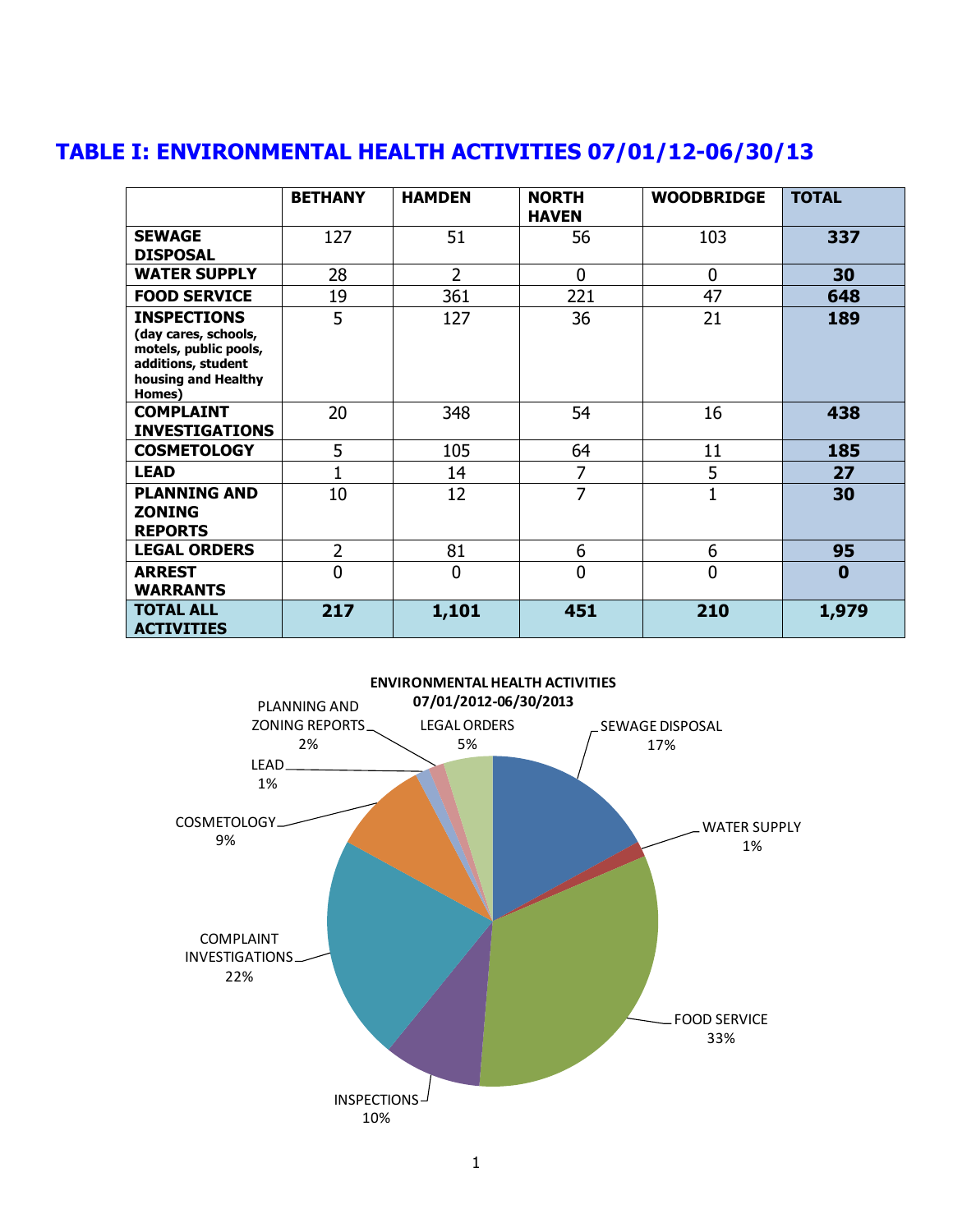|  |  |  | TABLE II: PERMITS, LICENSES and CERTIFICATES 07/01/12-06/30/13 |
|--|--|--|----------------------------------------------------------------|
|--|--|--|----------------------------------------------------------------|

|                             | <b>BETHANY</b> | <b>HAMDEN</b> | <b>NORTH HAVEN</b> | WOODBRIDGE | <b>TOTAL</b> |
|-----------------------------|----------------|---------------|--------------------|------------|--------------|
| SEPTIC (new and repair)     | 30             | 17            | 19                 | 41         | 107          |
| <b>WELLS</b>                | 18             | b             |                    |            | 39           |
| <b>ADDITIONS</b>            | 45             | 22            | 31                 | 56         | 154          |
| PUBLIC POOLS                |                | 33            | 12                 | 11         | 56           |
| <b>FOOD SERVICE</b>         | 31             | 359           | 315                | 42         | 747          |
| (includes temporary events) |                |               |                    |            |              |
| <b>HOTELS/MOTELS</b>        |                |               |                    |            | 5            |
| SALONS/BARBERS              |                | 116           | 69                 | 15         | 204          |
| <b>TOTAL</b>                | 128            | 556           | 454                | 174        | 1,312        |

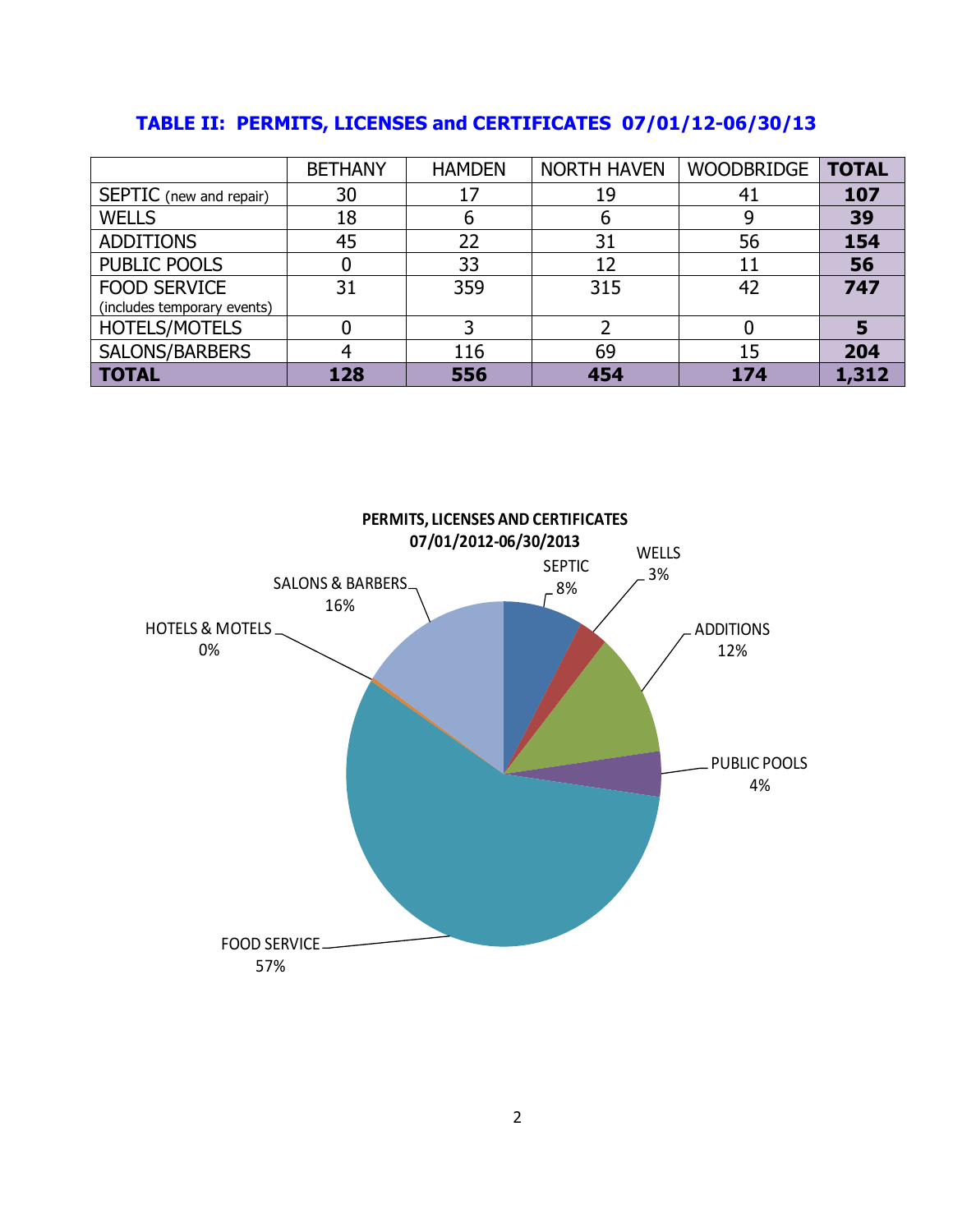# HEALTH EDUCATION **and** HEALTH PROMOTION

THE HEALTH DISTRICT SERVES AS AN ADVOCATE FOR HEALTHY LIFESTYLES AND AS A PROVIDER OF HEALTH PROMOTION MATERIALS AND ACTIVITIES.

PROGRAMS/SERVICES ARE BASED UPON FOUR MAJOR CONCEPTS:

- EMPHASIZE PREVENTION
- AID IN THE CONTROL AND MANAGEMENT OF COMMUNICABLE AND CHRONIC DISEASE
- MAKE CURRENT HEALTH INFORMATION ACCESSIBLE TO DISTRICT RESIDENTS
- PROMOTE PERSONAL RESPONSIBILITY FOR HEALTH **STATUS**

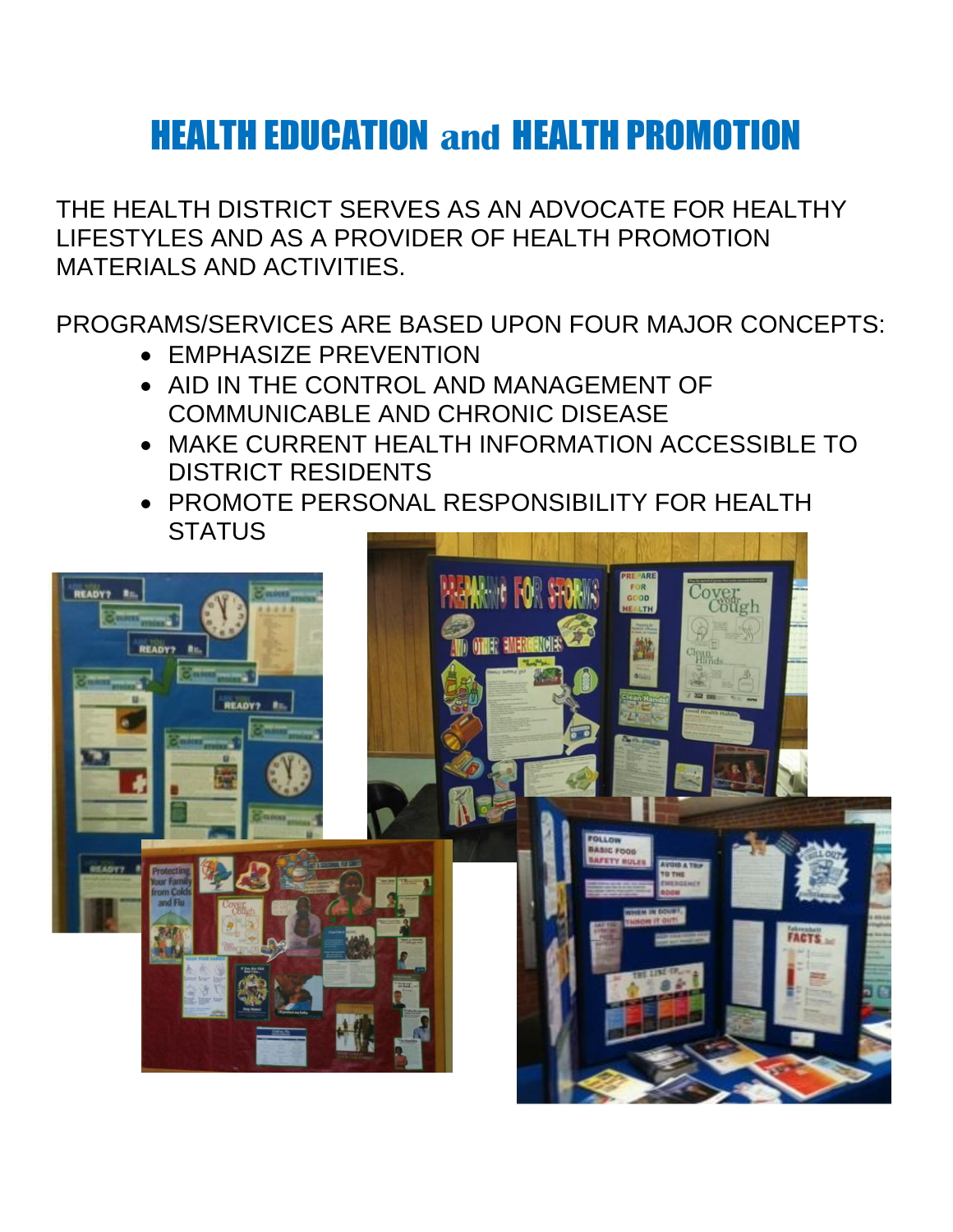## **COMMUNITY HEALTH EDUCATION AND PROMOTION PROGRAMS**

**GOAL:** To promote and preserve the health of district residents and to prevent disease and premature death.

**WEBSITE [www.qvhd.org](http://www.qvhd.org/)** QVHD maintains a website with current health information for the community, calendars of scheduled programs, and links to reliable health information websites.

#### **IMMUNIZATIONS**

Immunizations are given to high school students through QVHD's school based health center at Hamden High.

QVHD staff monitors vaccine-preventable diseases for occurrence and vaccination needs, such as influenza. QVHD is prepared to initiate vaccine administration when indicated.

**The Cocoon Strategy Initiative** This program immunizes close contacts (parents, grandparents, siblings older than 18 years and caretakers) of infants less than one year old to prevent the development of the disease, pertussis.

### **HEALTH INFORMATION**

#### **Qvhd-TIPS FAMILY HEALTH LETTER, HEALTH COLUMNS and BLOG**

- Electronic distribution of bi-annual Qvhd-Tips, a Family Health Letter. Content focuses on a variety of current health and safety issues.
- An Ounce of Prevention: Health columns on various topics developed for local, weekly newspapers. Follow-up materials are distributed upon request.
- Periodic blogs on health topics on the Patch websites.

#### **DISTRIBUTION OF PRINTED MATERIAL**

- Various source materials reviewed and prepared for distribution within District.
- Development of flyers, brochure, fact sheets and guidance materials on pertinent topics.
- Information provided in response to specific concerns and questions on a wide variety of health behavior, prevention and
- environmental topics in response to telephone inquiries and at community presentations.

#### **PRESENTATIONS**

Presentations are made for community groups upon request. Example: Bloodborne pathogen updates.

#### **HEALTH PROMOTION PROGRAMS**

- **Radon Kit Distribution**: Free radon test kits were distributed to District residents.
- **Healthy Homes Assessment**: Free home environmental assessments were offered to District residents.
- **"Putting on Airs" Asthma Assessment**: QVHD facilitated referrals and assessments for District residents with asthma.

### **PARTICIPATION IN COMMUNITY EVENTS and ON COMMITTEES/WORK GROUPS**

QVHD staff participates in various community events, such as Earth Day, health fairs, workshops and seminars in order to promote healthy actions. Examples: Earth Day, Fall Prevention, Senior Health fairs.

QHVD staff participates with local, regional and statewide committees and organizations to promote health. Examples include: Regional Asthma Coalition, Hamden Partners for Young Children, Health Disparities work group, Hamden Youth Services Advisory Committee.

#### **COMMUNITY HEALTH STATUS**

QVHD monitors data and information on chronic diseases, such as heart and lung disease, cancer and diabetes, for prevalence and geographical trends. Current developments and/or initiatives are noted and shared via communications with the public, town governments and medical practitioners.

QVHD staff track and analyze data for all CT reportable diseases. In addition, staff provides follow-up interventions and educate community members as indicated. These actions, known as reportable disease surveillance and intervention actions are used for control of transmission, to minimize severity, to detect epidemics and for program planning.

#### **EMERGENCY RESPONSE**

QVHD staff continues to refine and implement plans for an emergency response. Community and partner education and preparedness activities were conducted over the course of the year. QVHD staff participated in exercises and drills in order to be better prepared for an emergency event.

#### **MOM'S CLINIC, A SCHOOL BASED HEALTH CENTER AT HAMDEN HIGH**

Mom's Clinic is a licensed outpatient clinic located in Hamden High School. Confidential medical and behavioral health services are provided to enrolled students. During school year 2012-13, 375 students were enrolled; 171 users of services made 930 visits. More information on Mom's Clinic is available upon request.